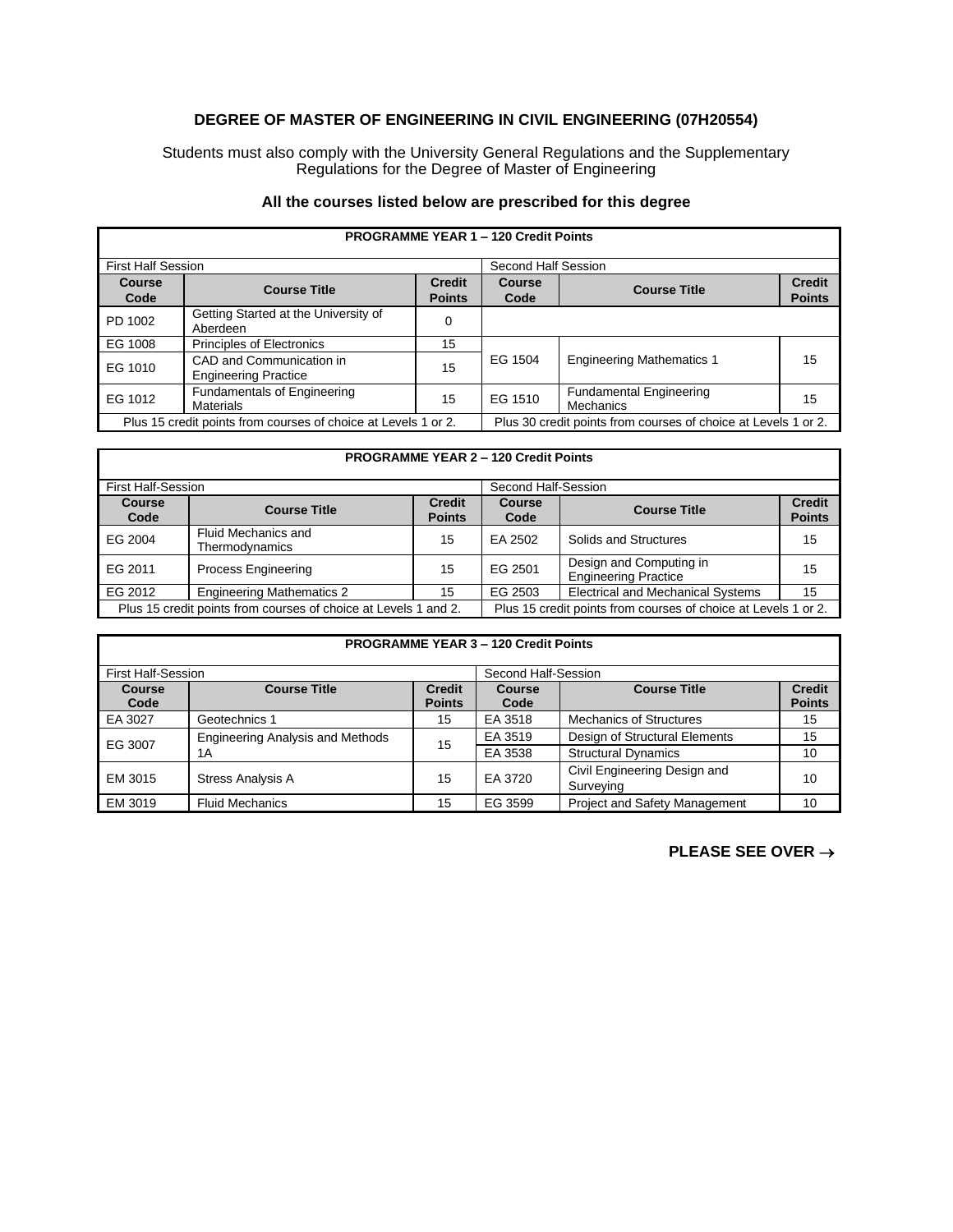| <b>PROGRAMME YEAR 4 - 120 Credit Points</b>                     |                                           |                     |                                      |                                                                |               |  |
|-----------------------------------------------------------------|-------------------------------------------|---------------------|--------------------------------------|----------------------------------------------------------------|---------------|--|
|                                                                 |                                           |                     |                                      |                                                                |               |  |
| <b>First Half-Session</b>                                       |                                           | Second Half-Session |                                      |                                                                |               |  |
| Course                                                          | <b>Course Title</b>                       | <b>Credit</b>       | Course                               | <b>Course Title</b>                                            | <b>Credit</b> |  |
| Code                                                            |                                           | points              | Code                                 |                                                                | points        |  |
| EG 4013                                                         |                                           |                     | MEng Individual Project (See Note 4) |                                                                | 45            |  |
| EA 40JE                                                         | Geotechnics 2                             | 10                  |                                      |                                                                |               |  |
| EA 40JF                                                         | <b>Civil Engineering Hydraulics</b>       | 10                  |                                      |                                                                |               |  |
| <b>EA 40JG</b>                                                  | <b>Advanced Structural Design</b>         | 10                  |                                      |                                                                |               |  |
|                                                                 | Plus one course from the following three: |                     |                                      | Plus 30 credit points from courses of choice at Levels 3 and 4 |               |  |
| EA 4026                                                         | <b>Advanced Structural Analysis</b>       | 15                  |                                      |                                                                |               |  |
| EA 4027                                                         | <b>Environmental Engineering</b>          | 15                  |                                      |                                                                |               |  |
| EM 40JP                                                         | Dynamics 2                                | 15                  |                                      |                                                                |               |  |
|                                                                 |                                           | <b>OR</b>           |                                      |                                                                |               |  |
|                                                                 | <b>First Half-Session</b>                 |                     |                                      | Second Half-Session                                            |               |  |
| Course                                                          | <b>Course Title</b>                       | <b>Credit</b>       | <b>Course</b>                        | <b>Course Title</b>                                            | <b>Credit</b> |  |
| Code                                                            |                                           | points              | Code                                 |                                                                | points        |  |
| EA 40JE                                                         | Geotechnics 2                             | 10                  |                                      |                                                                |               |  |
| EA 40JF                                                         | Civil Engineering Hydraulics              | 10                  |                                      |                                                                |               |  |
| <b>EA 40JG</b>                                                  | Advanced Structural Design                | 10                  |                                      |                                                                |               |  |
|                                                                 | Plus one course from the following three: |                     |                                      |                                                                | 60            |  |
| EA 4026                                                         | <b>Advanced Structural Analysis</b>       | 15                  | EG 4513                              | Individual Project Abroad (MEng)                               |               |  |
| EA 4027                                                         | <b>Environmental Engineering</b>          | 15                  |                                      |                                                                |               |  |
| EM 40JP                                                         | Dynamics 2                                | 15                  |                                      |                                                                |               |  |
| Plus 15 credit points from courses of choice at Levels 3 and 4. |                                           |                     |                                      |                                                                |               |  |

|                                         |                                      |                                | <b>PROGRAMME YEAR 5 - 120 Credit Points</b> |                                                     |                                |
|-----------------------------------------|--------------------------------------|--------------------------------|---------------------------------------------|-----------------------------------------------------|--------------------------------|
| <b>First Half-Session</b>               |                                      |                                | Second Half-Session                         |                                                     |                                |
| Course<br>Code                          | <b>Course Title</b>                  | <b>Credit</b><br><b>Points</b> | Course<br>Code                              | <b>Course Title</b>                                 | <b>Credit</b><br><b>Points</b> |
| EG 501S                                 | <b>Numerical Simulation of Waves</b> | 15                             | EG 5565                                     | MEng Group Design                                   | 30                             |
| EG 501W                                 | The Engineer in Society              | 15                             | Plus two courses from the following six:    |                                                     |                                |
| EG 50T9                                 | <b>Structural Vibrations</b>         | 15                             | <b>EG 552U</b>                              | Marine and Wind Energy                              | 15                             |
| Plus one course from the following two: |                                      |                                | EG 551T                                     | <b>Mathematical Optimisation</b>                    | 15                             |
| <b>EA 50JG</b>                          | Offshore Structural Design           | 15                             | EG 55F2                                     | <b>Pipelines and Soil Mechanics</b>                 | 15                             |
|                                         |                                      |                                | EG 55F9                                     | Riser Systems and Hydrodynamics                     | 15                             |
| EG 501V                                 | <b>Computational Fluid Dynamics</b>  | 15                             | EG 55P6                                     | <b>Engineering Risk and Reliability</b><br>Analysis | 15                             |
|                                         |                                      |                                | SS 5500                                     | <b>Remediation Technology</b>                       | 15                             |

**PLEASE SEE OVER** →